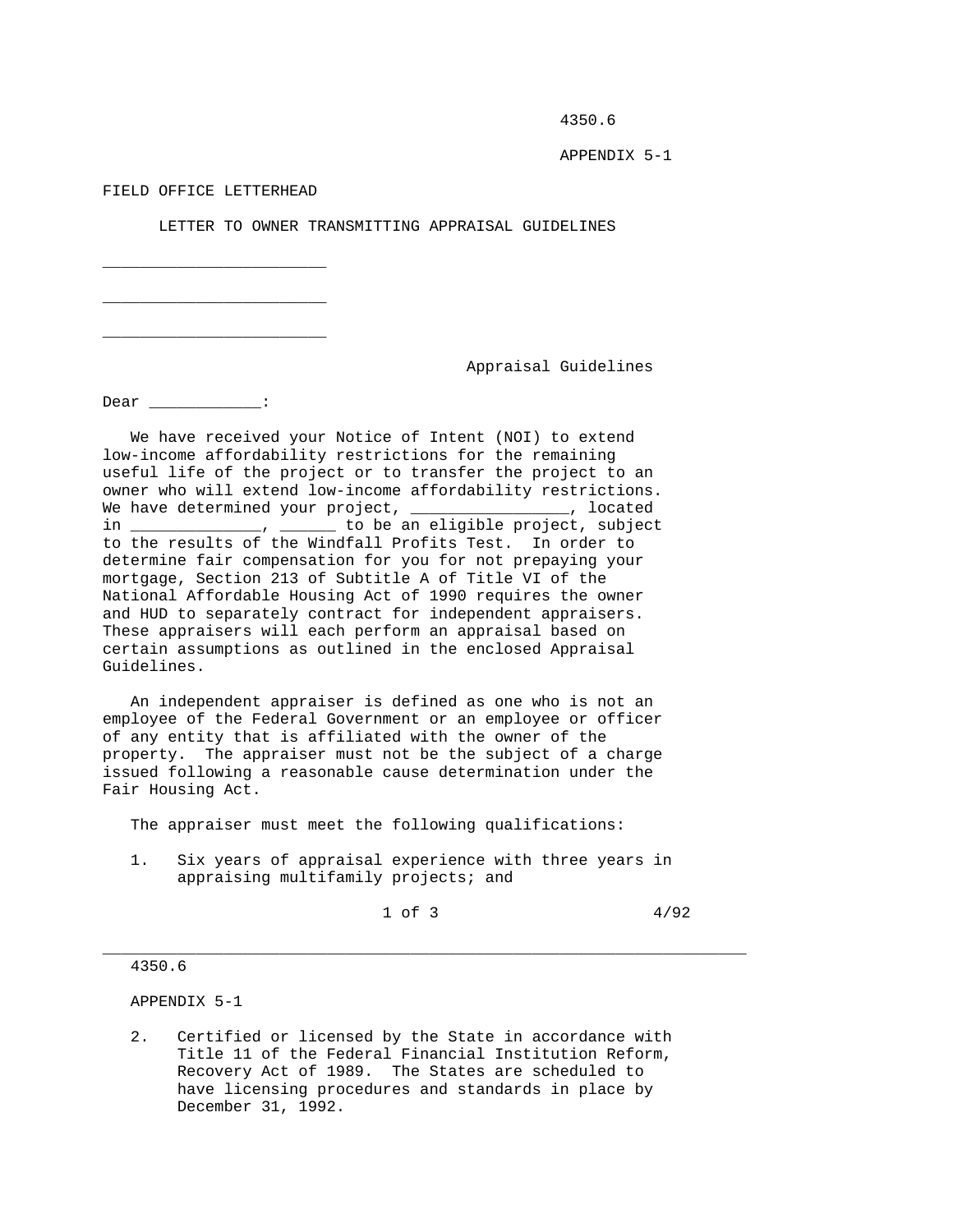Appraisers have four months from the date HUD received your NOI to complete their assignments. HUD Loan Management will forward to its appraiser, and we are requesting that you provide your appraiser, the following:

- 1. A set of original plans and specifications, if available.
- 2. Last three years of audited financial statements.

 In addition, please provide both appraisers access to the project to the extent needed to complete the appraisals.

 There will be a physical inspection of your property to determine the Capital Needs for your project (required repairs and replacement reserve analysis) followed by an exit conference to discuss the findings with all interested parties. The required repairs will bring the property up to good condition and meet local codes and the Housing Quality Standards as outlined in 24 CFR 886.113. Those present at this inspection should be HUD's Architectural and Engineering staff or contractor, you or your representative, both appraisers or their representatives, any local code enforcement officials and tenant representatives who wish to attend, and HUD Loan Management staff. All these people in addition to any tenants and representatives of State and local government who wish to attend are invited to the exit conference. We will be in contact with you and the concerned parties as to the time and exact meeting place for both the physical inspection and exit conference. You are encouraged to submit at this inspection any studies, reports on the physical condition of your property, etc. to the HUD inspector / contractor. Comments from tenants and State and Local officials may also be provided to the inspector / contractor up to the time of the exit conference. The exit conference will be used to discuss the results of the inspection. You must post the date and time when advised of it.

4/92 2 of 3

\_\_\_\_\_\_\_\_\_\_\_\_\_\_\_\_\_\_\_\_\_\_\_\_\_\_\_\_\_\_\_\_\_\_\_\_\_\_\_\_\_\_\_\_\_\_\_\_\_\_\_\_\_\_\_\_\_\_\_\_\_\_\_\_\_\_\_\_\_

4350.6

APPENDIX 5-1

 Within 60 days of HUD's receipt of the NOT, HUD will provide you and your appraiser a preliminary list of the repairs and their cost (See Appraisal Guidelines for further explanation). Only those repairs required to bring the property up to good condition, exclusive of HUD regulatory requirements that are not a requirement of the local governing body or local appraisal custom, will be furnished the appraisers for their consideration in their value estimates. Within 120 days of receipt of the NOI, HUD will provide you with the total results of the Capital Needs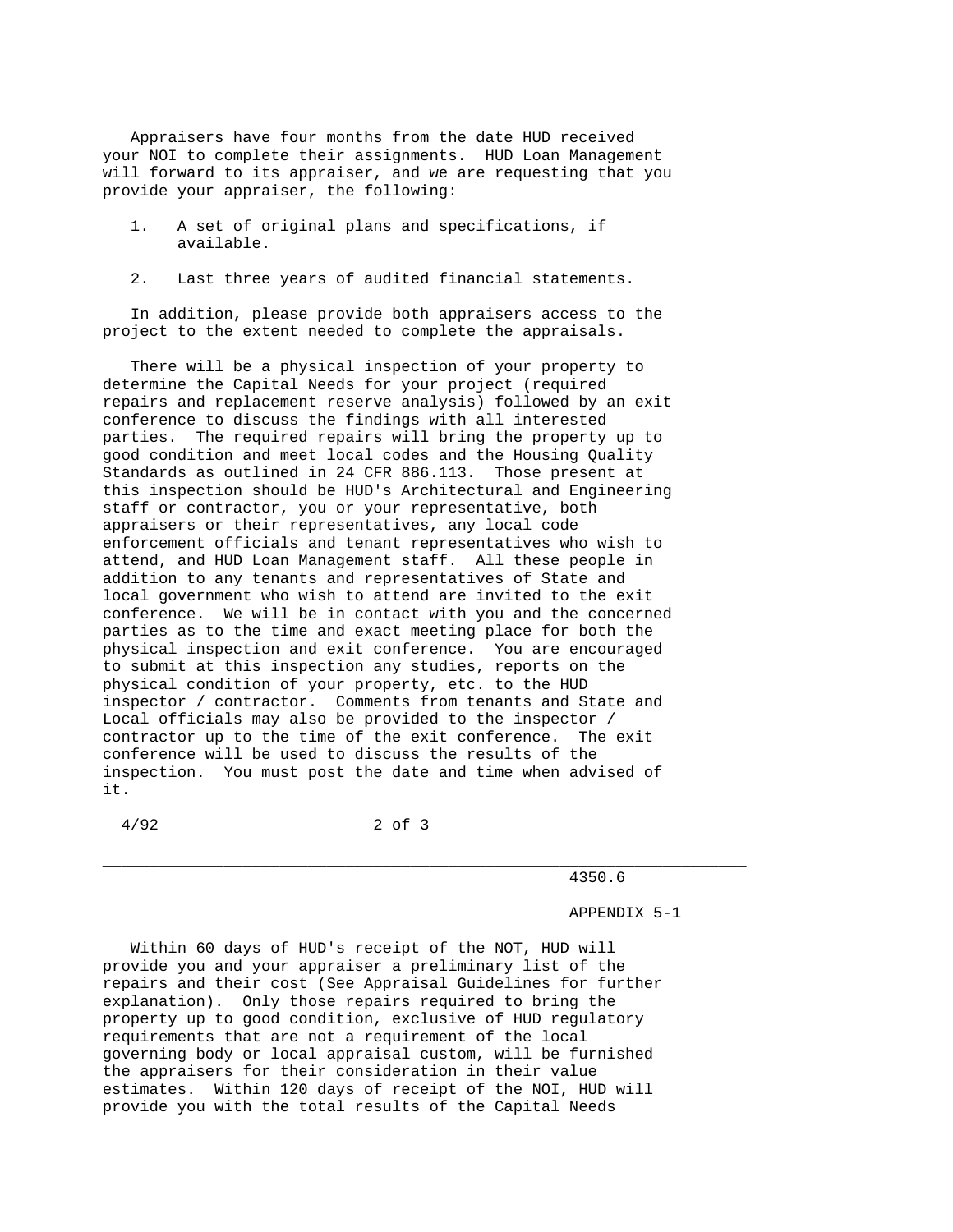Assessment.

 When the appraisals are completed they will be exchanged for review by HUD and yourself. Once the appraisals have been found acceptable (adheres to the appraisal guidelines, proper support for conclusions, and etc.), we will attempt to come to a agreement with you on the preservation values. If agreement cannot be reached on the values, a third appraiser will be hired by you from HUD's pool of independent appraisers. You may not give the appraiser any of the data from either of the two previous appraisals. HUD will reimburse you for half the cost of the third appraisal. The appraiser will have two months to complete the assignment. Once reviewed by HUD and yourself and found to be acceptable with respect to the appraisal guidelines and adequate documentation, the values as set by this appraisal will be binding.

 Once the values have been set, we will provide you with further information.

 Attached is a Tenant Notice which must be posted in all occupied buildings of the project. Copies of the Tenant Notice, along with this letter, should be given to any known tenant representative.

 $\mathcal{L}_\text{max}$  , and the set of the set of the set of the set of the set of the set of the set of the set of the set of the set of the set of the set of the set of the set of the set of the set of the set of the set of the

Sincerely

Chief, Loan Management Branch

ATTACHMENTS: Appraisal Guidelines and Notice to Tenants cc: All tenant representatives State and Local Officials

 $3 \text{ of } 3$   $4/92$ 

\_\_\_\_\_\_\_\_\_\_\_\_\_\_\_\_\_\_\_\_\_\_\_\_\_\_\_\_\_\_\_\_\_\_\_\_\_\_\_\_\_\_\_\_\_\_\_\_\_\_\_\_\_\_\_\_\_\_\_\_\_\_\_\_\_\_\_\_\_

4350.6

APPENDIX 5-1A

FIELD OFFICE LETTERHEAD

#### NOTICE TO TENANTS

As you were previously told, there will be an inspection of (name of project) to determine what repairs need to be made by the owner or purchaser. If there are repairs you would like to have considered, please submit your list to the Housing and Urban Development (HUD) Office whose address is shown below. You will only be given a few days, notice of the date on which the inspection is to be held and you will have to submit your list by that date, so you may want to be sure to complete it now. You may also submit your list to any tenant representative whose name and address are shown on this letter and ask that representative to help to see that your request is taken into account.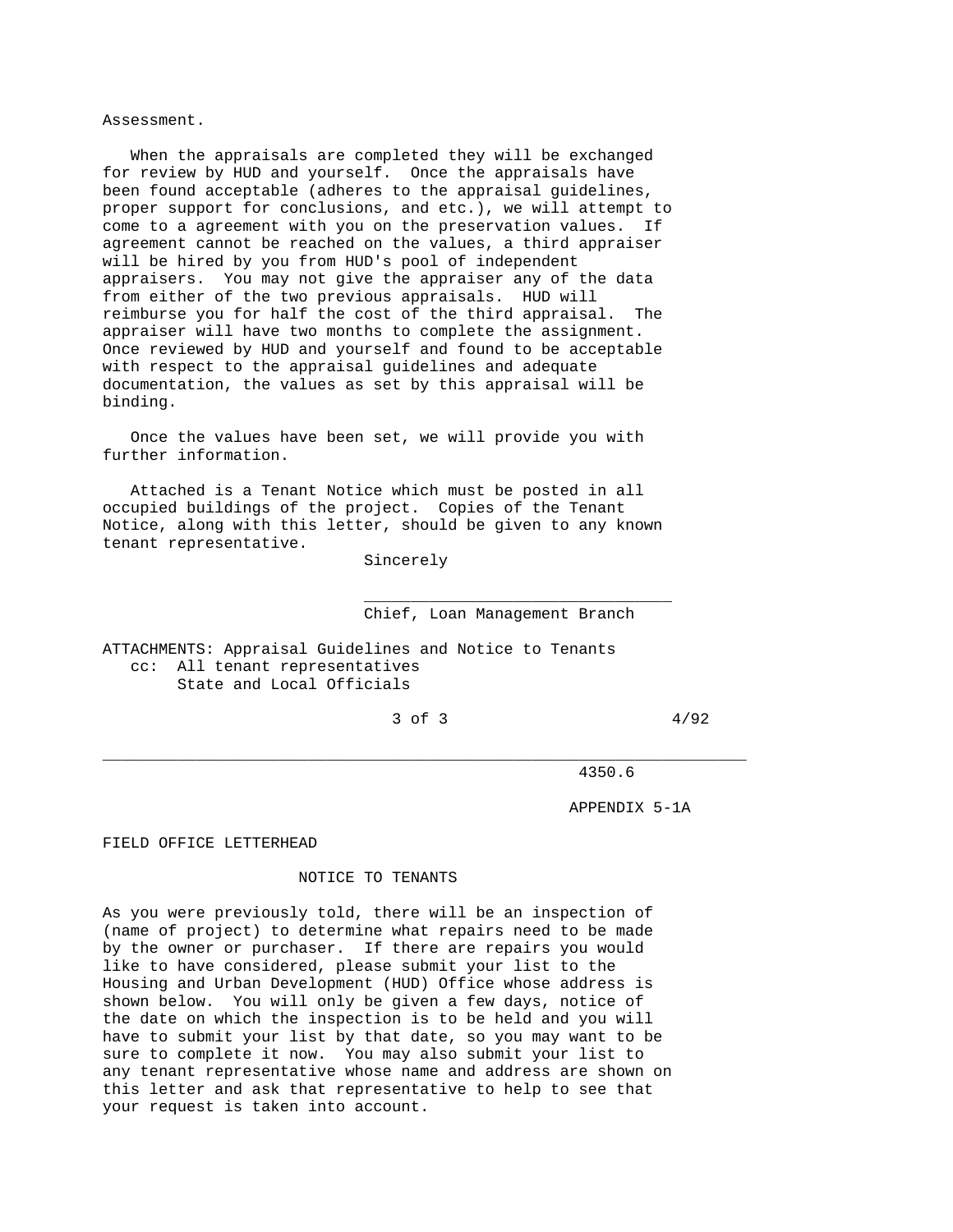At the time you are told the date of the inspection, you will also be told the date and time for a meeting following the inspection. The purpose of this meeting will be to discuss the repairs which need to be done. The tenant representatives listed on the next page, as well as any other tenant representatives, are all invited to attend the inspection and the meeting. While you are also invited to attend the meeting, it is not necessary for you to do so if you have submitted your list to either HUD or a tenant representative.

HUD intends to give incentives to the owners or purchasers of \_\_\_\_\_\_\_\_\_\_\_\_\_\_\_\_\_\_\_\_\_\_\_\_\_\_\_\_\_\_, in order to keep the housing affordable for you. You will be advised of the steps taken and decisions made during the lengthy process and will be given further opportunity to comment.

The address for the HUD Office is:

Name of Field Office: \_\_\_\_\_\_\_\_\_\_\_\_\_\_\_\_\_\_\_\_\_\_\_\_\_\_\_\_\_\_\_\_\_

Address: \_\_\_\_\_\_\_\_\_\_\_\_\_\_\_\_\_\_\_\_\_\_\_\_\_\_\_\_\_\_\_\_\_\_\_\_\_\_\_\_\_\_\_\_\_\_

City, State, and Zip Code: \_\_\_\_\_\_\_\_\_\_\_\_\_\_\_\_\_\_\_\_\_\_\_\_\_\_\_\_

 4/92 1 of 2

\_\_\_\_\_\_\_\_\_\_\_\_\_\_\_\_\_\_\_\_\_\_\_\_\_\_\_\_\_\_\_\_\_\_\_\_\_\_\_\_\_\_\_\_\_\_\_\_\_\_\_\_\_\_\_\_\_\_\_\_\_\_\_\_\_\_\_\_\_

| 4350.6 |
|--------|
|--------|

| APPENDIX 5-1A                                                                                                                                                                                                                  |
|--------------------------------------------------------------------------------------------------------------------------------------------------------------------------------------------------------------------------------|
|                                                                                                                                                                                                                                |
| (Loan Management Branch)                                                                                                                                                                                                       |
| The tenant representatives that we have contacted are:                                                                                                                                                                         |
| (1)                                                                                                                                                                                                                            |
| Name:                                                                                                                                                                                                                          |
| Address:<br><u> 1986 - Johann John Stoff, deutscher Stoffen und der Stoffen und der Stoffen und der Stoffen und der Stoffen u</u>                                                                                              |
| City and State: the contract of the contract of the contract of the contract of the contract of the contract of the contract of the contract of the contract of the contract of the contract of the contract of the contract o |
|                                                                                                                                                                                                                                |
| (2)                                                                                                                                                                                                                            |
|                                                                                                                                                                                                                                |
|                                                                                                                                                                                                                                |
| City and State:                                                                                                                                                                                                                |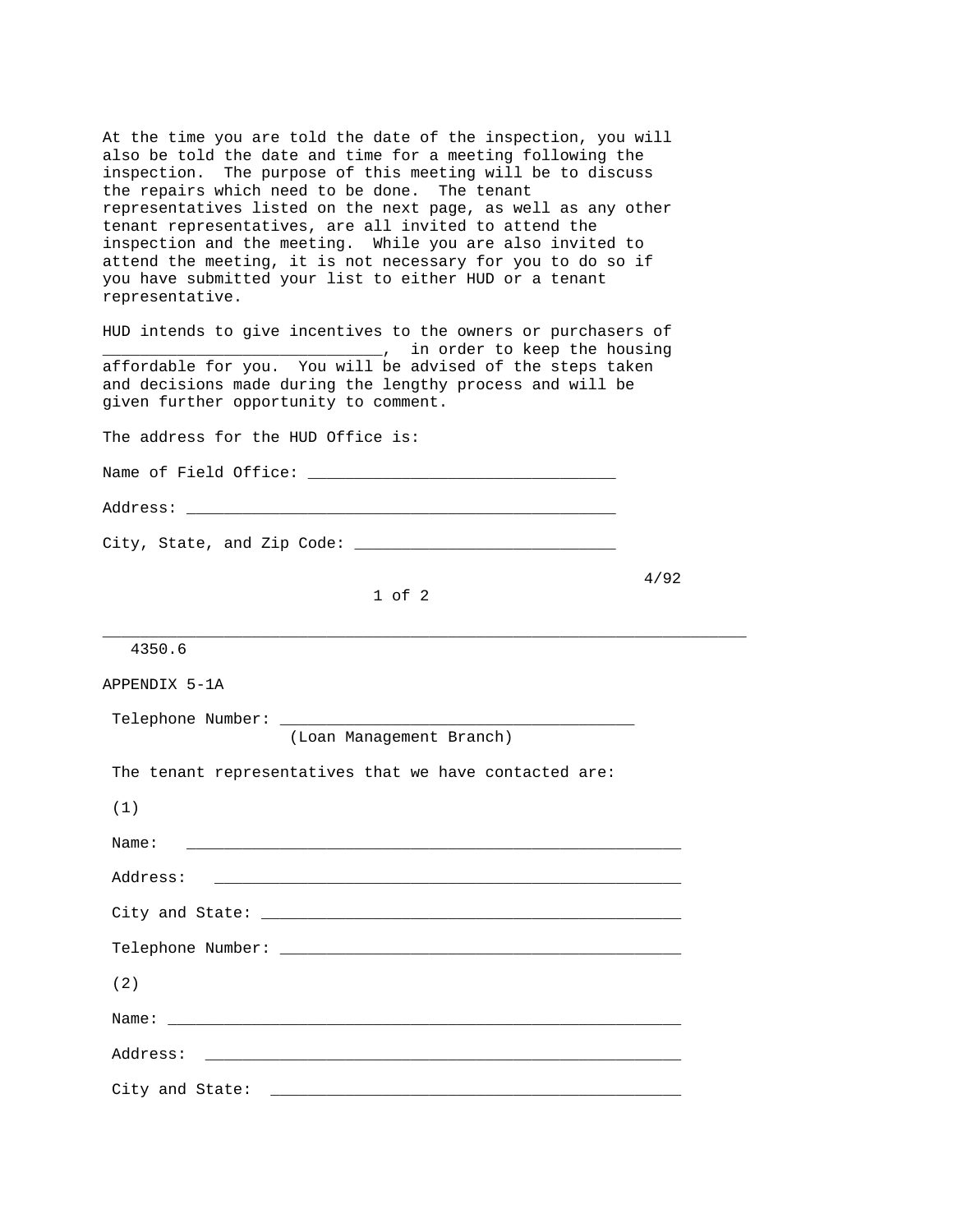$4/92$ 

 $2$  of  $2$ 

4350.6 APPENDIX 5-2

Calculation of Information to be Returned to Owner

> $\star$  $\star$  $\star$  $\star$  $\star$  $\star$  $\star$  $\star$  $\star$  $\star$  $\star$  $\star$ GRAPHICS MATERIAL IN ORIGINAL DOCUMENT OMITTED  $\star$  $\star$  $\star$  $\ast$  $\star$  $\star$  $\star$  $\star$  $\star$  $\star$  $\star$

> > form HUD-9607(04/03/92) ref Handbook 4350.6

> > > $4/92$

 $1$  of  $2$ 

4350.6 APPENDIX 5-2

> $\star$  $\star$  $\star$  $\star$  $\star$  $\star$  $\star$  $\star$  $\star$  $\star$  $\star$  $\star$  $\star$  $\star$ GRAPHICS MATERIAL IN ORIGINAL DOCUMENT OMITTED  $\star$  $\star$  $\star$  $\star$  $\star$  $\star$  $\star$  $\star$  $\star$  $\star$  $\star$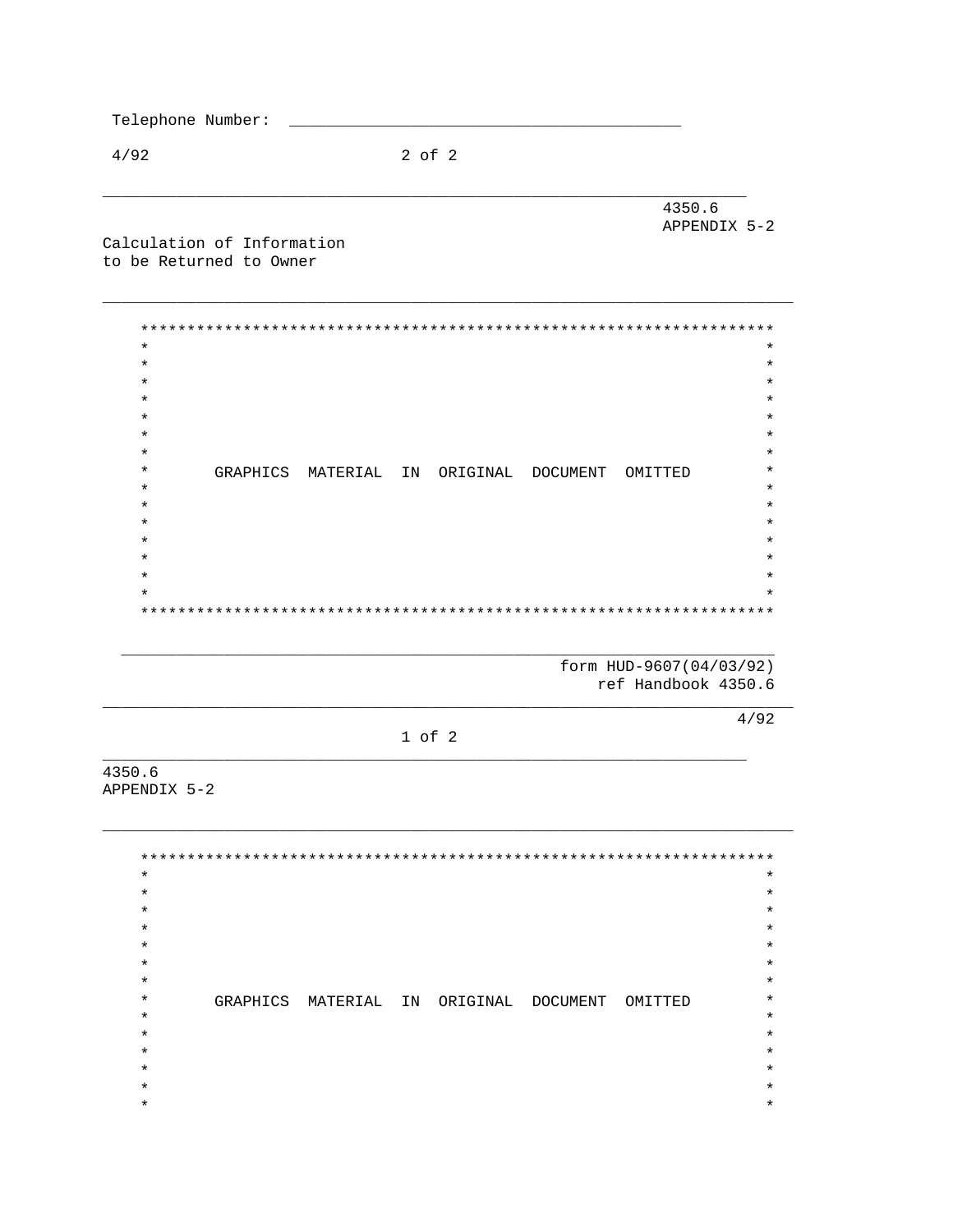$\star$  \* \*\*\*\*\*\*\*\*\*\*\*\*\*\*\*\*\*\*\*\*\*\*\*\*\*\*\*\*\*\*\*\*\*\*\*\*\*\*\*\*\*\*\*\*\*\*\*\*\*\*\*\*\*\*\*\*\*\*\*\*\*\*\*\*\*\*\*\*

 $\overline{\phantom{a}}$  ,  $\overline{\phantom{a}}$  ,  $\overline{\phantom{a}}$  ,  $\overline{\phantom{a}}$  ,  $\overline{\phantom{a}}$  ,  $\overline{\phantom{a}}$  ,  $\overline{\phantom{a}}$  ,  $\overline{\phantom{a}}$  ,  $\overline{\phantom{a}}$  ,  $\overline{\phantom{a}}$  ,  $\overline{\phantom{a}}$  ,  $\overline{\phantom{a}}$  ,  $\overline{\phantom{a}}$  ,  $\overline{\phantom{a}}$  ,  $\overline{\phantom{a}}$  ,  $\overline{\phantom{a}}$ 

\_\_\_\_\_\_\_\_\_\_\_\_\_\_\_\_\_\_\_\_\_\_\_\_\_\_\_\_\_\_\_\_\_\_\_\_\_\_\_\_\_\_\_\_\_\_\_\_\_\_\_\_\_\_\_\_\_\_\_\_\_\_\_\_\_\_\_\_\_\_\_\_\_\_

form HUD-9607

4/92

## $2 \text{ of } 2$  4/92 \_\_\_\_\_\_\_\_\_\_\_\_\_\_\_\_\_\_\_\_\_\_\_\_\_\_\_\_\_\_\_\_\_\_\_\_\_\_\_\_\_\_\_\_\_\_\_\_\_\_\_\_\_\_\_\_\_\_\_\_\_\_\_\_\_\_\_\_\_

4350.6

APPENDIX 5-3

USE FIELD OFFICE LETTERHEAD

 LETTER TO OWNER TRANSMITTING INFORMATION FOR EXTENDING AFFORDABILITY RESTRICTIONS THROUGH RETENTION OR SALE

DATE

Dear \_\_\_\_\_\_\_\_\_\_\_\_\_\_\_\_\_\_\_\_\_\_\_\_\_\_\_\_\_\_\_:

 We have completed our review of the appraisal information you submitted on \_\_(date)\_\_ in order to extend the affordability of (name of project). You should use the following information as a guide to develop a Plan of Action (POA) to carry out your intentions:

 (All answers are copied from the corresponding section of Form HUD-9607 except that those in Section X should be entered into Paragraph IX 4aii below.)

I. Extension Preservation Value ....\$\_\_\_\_\_\_\_\_\_\_\_\_\_\_\_\_\_\_.

II. Transfer Preservation Value .....\$ The contract of the set of the contract of the contract of the contract o

III. Extension Preservation Equity ... \$\_\_\_\_\_\_\_\_\_\_\_\_\_\_\_\_\_\_.

IV. Transfer Preservation Equity.....\$\_\_\_\_\_\_\_\_\_\_\_\_\_\_\_\_\_\_\_\_.

V. Annual Authorized Return to Owner.\$\_\_\_\_\_\_\_\_\_\_\_\_\_\_\_\_\_\_\_\_.

 If you are retaining ownership of the project, the annual authorized return is the maximum amount you may take as an annual distribution. A portion of this distribution may be used to pay debt service on an incentive equity loan. However, there are two conditions:

 (1) The debt service payment may not exceed 90 percent of the authorized return; and

 (2) The equity loan may not exceed 70 percent of the extension preservation equity shown in Paragraph III above. Ten percent of any equity loan will be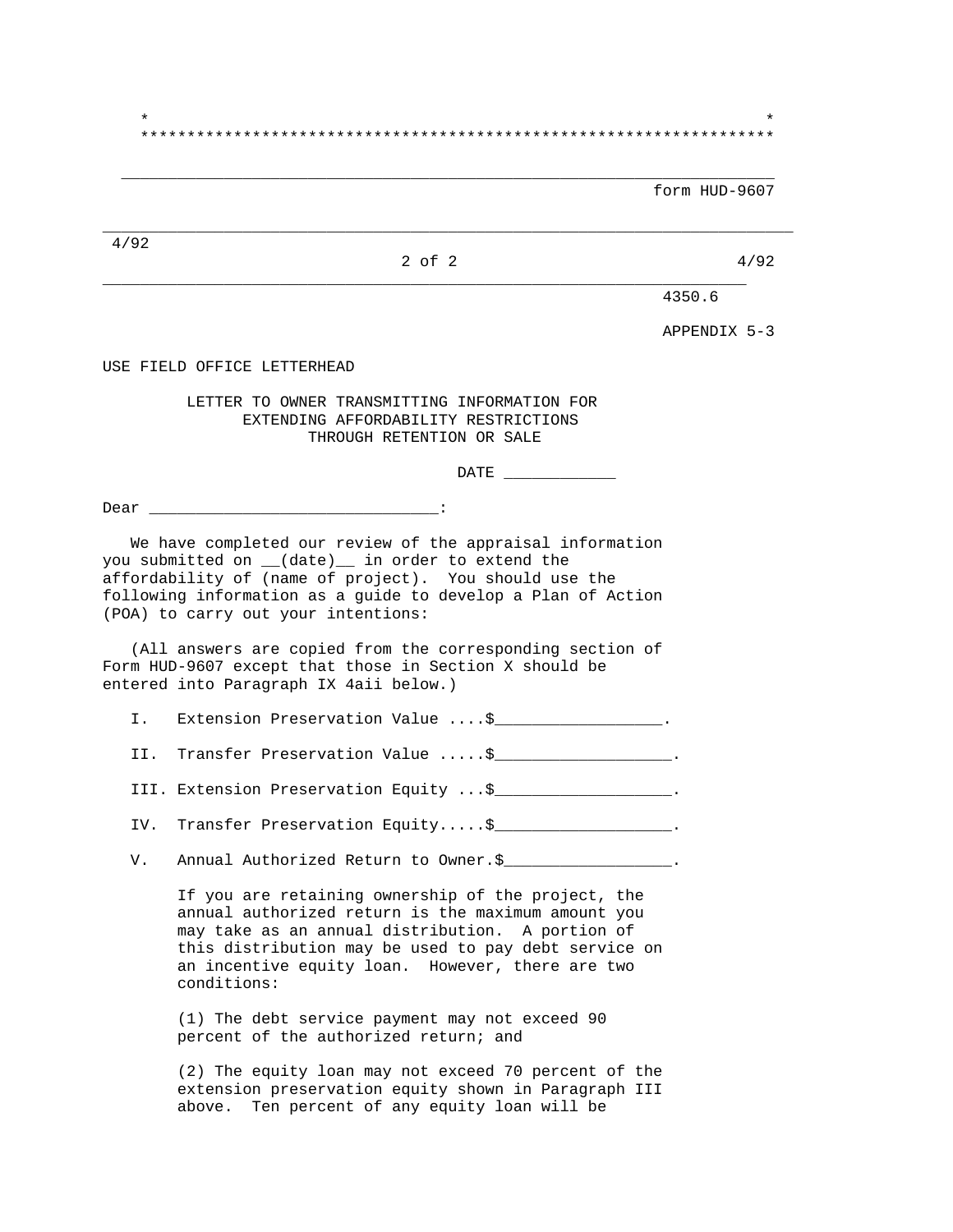\_\_\_\_\_\_\_\_\_\_\_\_\_\_\_\_\_\_\_\_\_\_\_\_\_\_\_\_\_\_\_\_\_\_\_\_\_\_\_\_\_\_\_\_\_\_\_\_\_\_\_\_\_\_\_\_\_\_\_\_\_\_\_\_\_\_\_\_\_

4350.6

APPENDIX 5-3

 escrowed in an interest bearing account for a five-year period until a history of proper project maintenance is established.

VI. Federal Cost Limit .............. \$

The Federal Cost Limit (FCL) is based on (check one):

- 1. Fair Market Rents (FMR)
- 2. Prevailing Market Rents (PMR)
- VII. Extension Preservation Rent .....\$ Extension Preservation Rent (EPR) includes debt service and debt service coverage on the underlying mortgage and on any required loan(s) for 90 percent of rehabilitation costs as determined by the Capital Needs Assessment, the annual authorized return to owner, estimated operating expenses, required deposits to the reserve account, and a three percent vacancy allowance.

 The values of these component factors are shown on Form Hud-9607, Calculation of Information to be Returned to Owner, which is appended to this letter.

 Attachment B to this letter, Required Repairs and Estimated Costs, describes any rehabilitation that HUD has identified as necessary. You will have to obtain actual costs for these repairs when submitting your POA. We will also evaluate any additional rehabilitation items and costs you wish to include in your POA.

VIII. Transfer Preservation Rent .....\$

 Transfer preservation rent (TPR) includes debt service and debt service coverage on the underlying mortgage, acquisition loan, and any required loan(s) for 90 percent of rehabilitation costs as determined by the Capital Needs Assessment, estimated operating expenses, required deposits to the reserve account, and a three percent vacancy allowance.

\_\_\_\_\_\_\_\_\_\_\_\_\_\_\_\_\_\_\_\_\_\_\_\_\_\_\_\_\_\_\_\_\_\_\_\_\_\_\_\_\_\_\_\_\_\_\_\_\_\_\_\_\_\_\_\_\_\_\_\_\_\_\_\_\_\_\_\_\_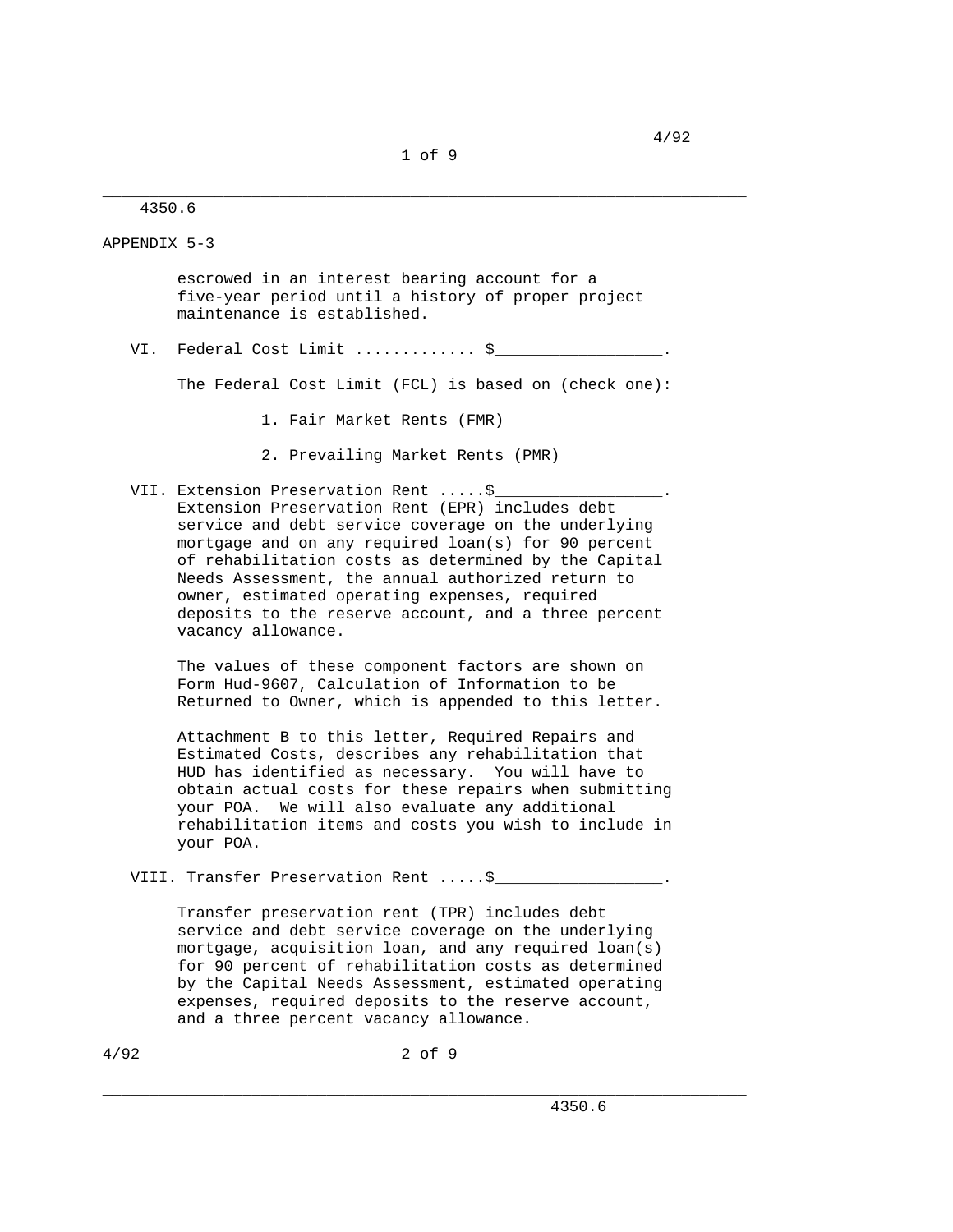The values of these component factors are shown on Form HUD-9607 which is appended to this letter.

 Attachment B to this letter describes any rehabilitation that HUD has identified as necessary. You will have to obtain actual costs for these repairs when submitting your POA. We will evaluate any additional rehabilitation items and costs you wish to include in your POA.

 The maximum acquisition loan HUD will insure is 95 percent of the transfer preservation equity shown in Paragraph IV above or 95 percent of the purchase price minus the unpaid balance of all federally-assisted mortgages, whichever is lower.

### IX. Federal Cost Limit Compared with Preservation Rents

 All the conditions checked below apply to your options. You may choose to follow whichever course you like.

(Field Office please check all that apply)

 HUD records show that you have an open audit finding or other finding of non-compliance which prevents approval of a POA until it is resolved.

- 1. EPR is less than or equal to the FCL:
	- a. Within six months of receipt of this letter, you may submit a POA to extend affordability. This Plan should reflect the information included in Paragraphs V and VII above about annual return to owner/equity loan and rehabilitation loans. The approvable annual gross rent for the project may not exceed the FCL, which will be 120 percent of FMRs or PMRs in your area.
	- b. Section 8 rental assistance is available for all current very low- and low-income tenants who need it.

 $3 \text{ of } 9$   $4 \text{/}92$ 

## 4350.6

APPENDIX 5-3

However, current moderate-income

\_\_\_\_\_\_\_\_\_\_\_\_\_\_\_\_\_\_\_\_\_\_\_\_\_\_\_\_\_\_\_\_\_\_\_\_\_\_\_\_\_\_\_\_\_\_\_\_\_\_\_\_\_\_\_\_\_\_\_\_\_\_\_\_\_\_\_\_\_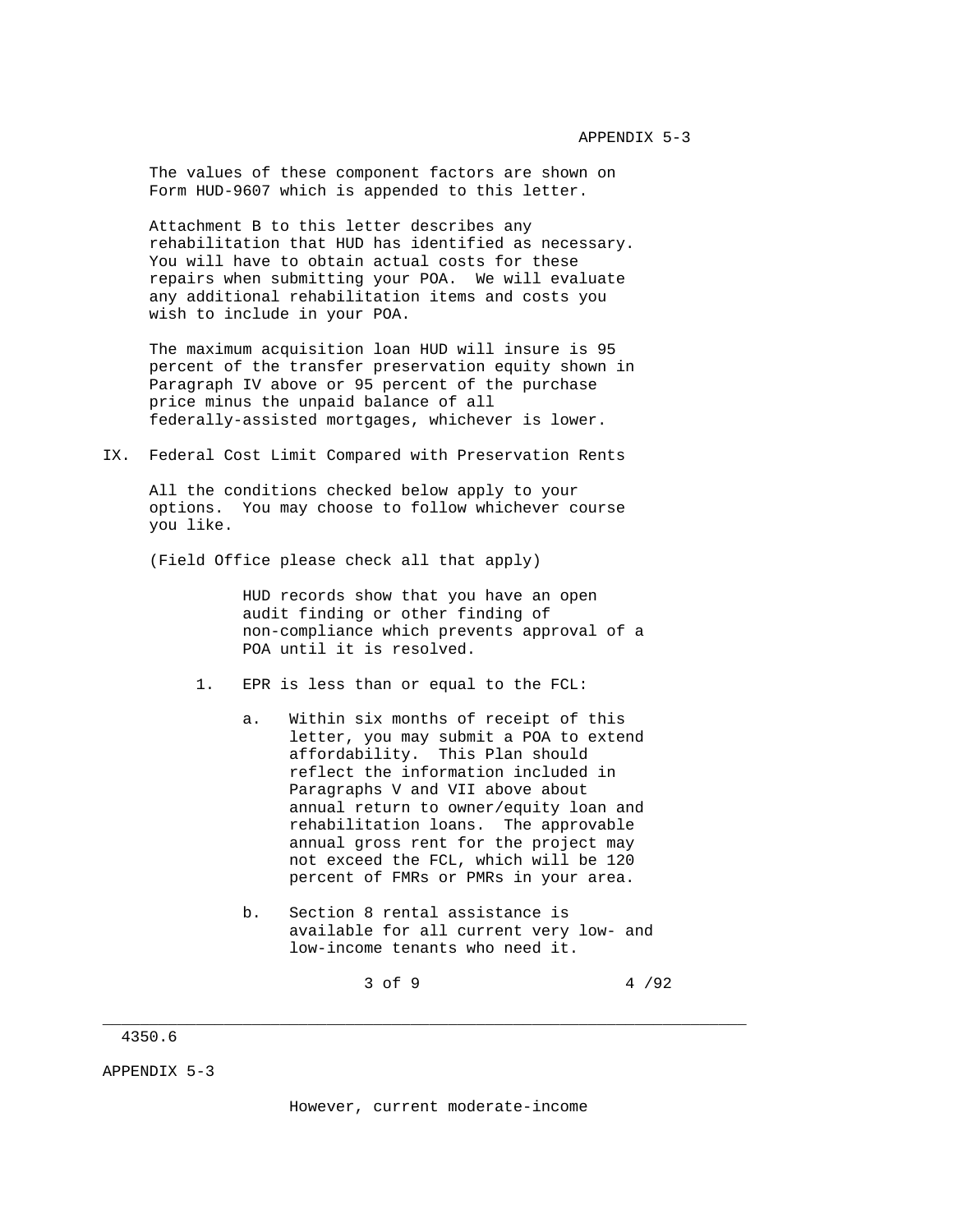tenants may only pay the lower of 30 percent of adjusted income or FMR.

- c. The POA should include all incentives requested, cash flow projections to show how physical and financial requirements for the project will be met, a current tenant income profile as well as the earliest one available for January, 1987, 1988, or 1989 along with a certification that the earlier profile is no longer available if the one for January, 1987 is not used, a description of all other assistance to be received including tax credits, and any other information deemed necessary to make the POA approvable. For more information, see HUD Handbook 4350.6, Chapter 8.
- d. All POAs should also include:
	- i. An agreement to extend affordability restrictions for the remaining useful life of the project. A petition to HUD for a hearing to determine that the useful life has expired may not be filed for 50 years from the date of Plan of Action approval.
	- ii. An agreement to maintain the same proportion of very low-, low-, or moderate-income tenants at the project as prevailed at whichever of the following times yields the highest proportion of very low-income tenants: (1) The time the Plan is submitted; or (2) January, 1987, or if the January, 1987 profile is not available, the earliest profile available after that date. This

4/92 4 of 9

\_\_\_\_\_\_\_\_\_\_\_\_\_\_\_\_\_\_\_\_\_\_\_\_\_\_\_\_\_\_\_\_\_\_\_\_\_\_\_\_\_\_\_\_\_\_\_\_\_\_\_\_\_\_\_\_\_\_\_\_\_\_\_\_\_\_\_\_\_

4350.6

APPENDIX 5-3

 requirement does not mean that a larger proportion of very low-income tenants cannot be served.

 iii. An agreement to rehabilitate the project to its conditions at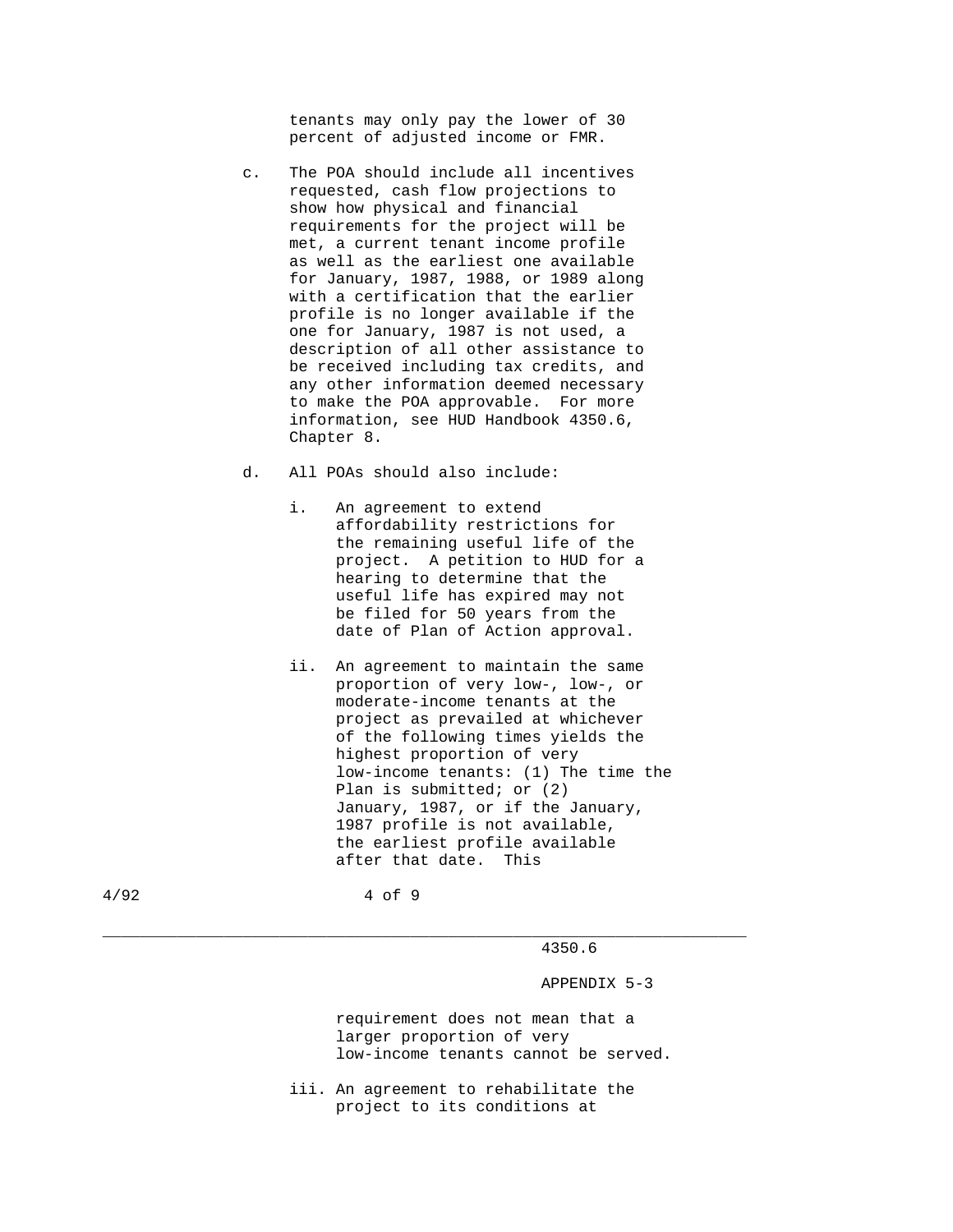original rent-up including required repairs identified in the Capital Needs Assessment and any additional repairs relating to Housing Quality Standards (HQS) and Minimum Property Standards (MPS)including any lead-based paint and asbestos abatement requirements, and to provide a 10 percent commitment of equity for the rehabilitation loan.

- iv. An agreement that 10 percent of any incentive equity loan will be escrowed for a minimum of five years to assure project rehabilitation and maintenance.
- v. An agreement to accept Section 8 or other rental assistance, if needed.
- e. Simultaneously with submitting a POA to HUD, you must submit it to the same official of the State or local government to whom you submitted your NOI. In addition, you must notify the tenants about the plan by posting a summary of the POA in each occupied building. This summary must state that the tenants have 60 days to comment on the POA. You must also give a copy of the POA to any tenant representative(s). The summary must indicate that a copy of the POA is available for inspection and copying, at a reasonable cost during normal business hours from:

5 of 9

\_\_\_\_\_\_\_\_\_\_\_\_\_\_\_\_\_\_\_\_\_\_\_\_\_\_\_\_\_\_\_\_\_\_\_\_\_\_\_\_\_\_\_\_\_\_\_\_\_\_\_\_\_\_\_\_\_\_\_\_\_\_\_\_\_\_\_\_\_

4/92

4350.6

APPENDIX 5-3

- i. The tenant representatives, whose names, addresses and telephone numbers are listed on the summary;
- ii. The local HUD Field Office; and
- iii. The on-site office for the project or in the location where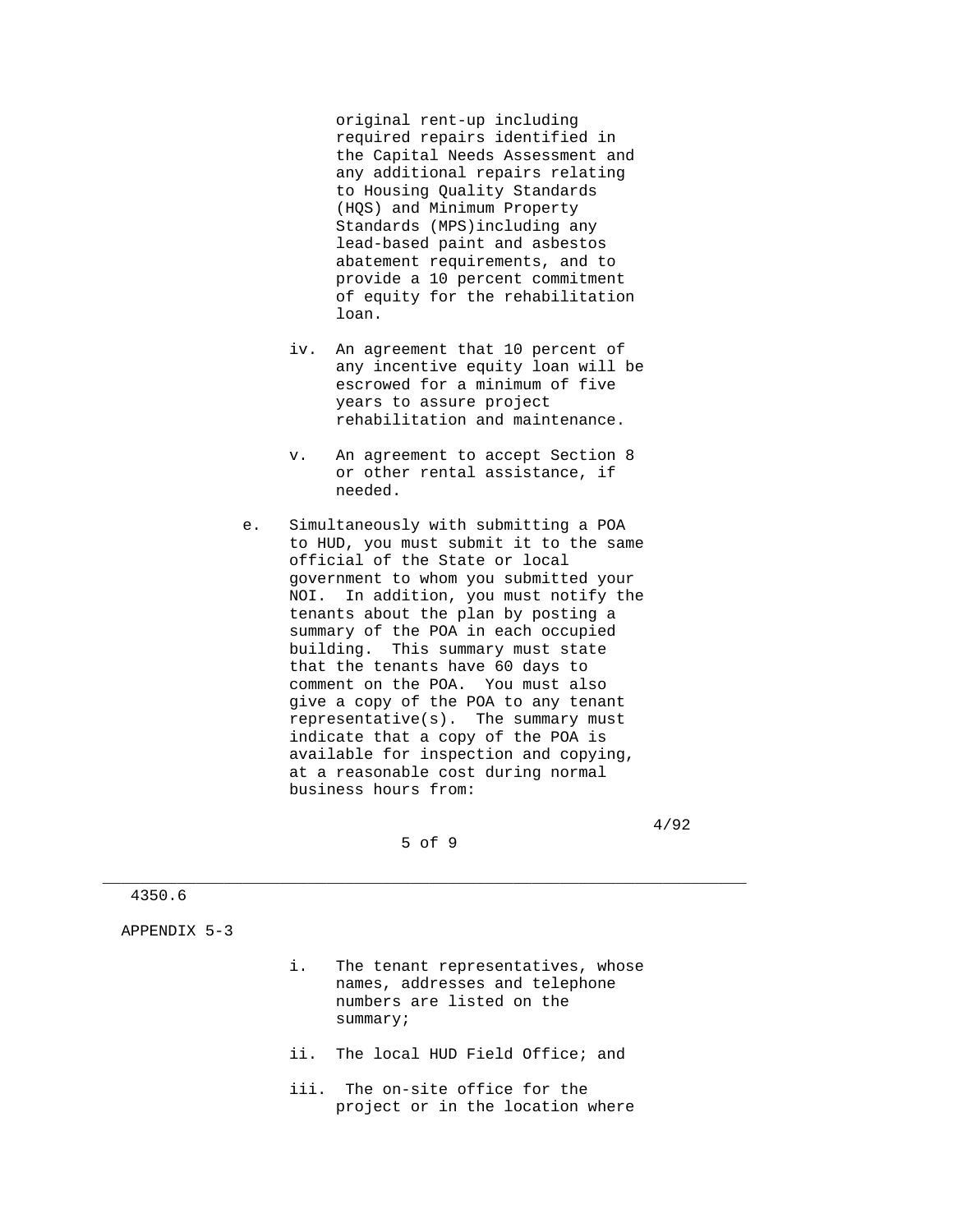rents are collected. If you know of no tenant representative, this statement must be certified to the Department when the POA is submitted.

- 2. EPR exceeds FCL: Within six months of receipt of this letter, you may submit a POA to extend affordability. All conditions in Paragraph 1 above apply. Since the other expense components that must be covered by project income are likely to be fixed, choosing this option may entail accepting a cash return and/or equity loan lower than that calculated as the annual authorized return shown in Paragraph V above.
- 3. TPR is less than or equal to FCL:
	- a. Within 30 days of receipt of this letter, you may submit Form HUD-9609, Second Notice of Intent (NOI) (enclosed), for a voluntary sale of the project. When you have a purchaser, you and the purchaser will prepare a POA to transfer and repair the project. (See Paragraphs 1 c through e above for further direction) The purchaser may also request eight percent of the equity paid as an annual return. If the purchaser is a nonprofit organization, the return must be deposited in the project's residual receipts account. The

4/92 6 of 9

\_\_\_\_\_\_\_\_\_\_\_\_\_\_\_\_\_\_\_\_\_\_\_\_\_\_\_\_\_\_\_\_\_\_\_\_\_\_\_\_\_\_\_\_\_\_\_\_\_\_\_\_\_\_\_\_\_\_\_\_\_\_\_\_\_\_\_\_\_

#### 4350.6

APPENDIX 5-3

 approvable annual gross rent for the project may not exceed the FCL, which will be 120 percent of FMRs or PMRs in your area. A priority purchaser may be eligible to receive a grant to pay any portion of the costs which will not be paid by rents. it may also apply for a loan or grant to cover acquisition costs.

 b. Section 8 rental assistance is available for all current very low- and low-income tenants who need it. However, current moderate-income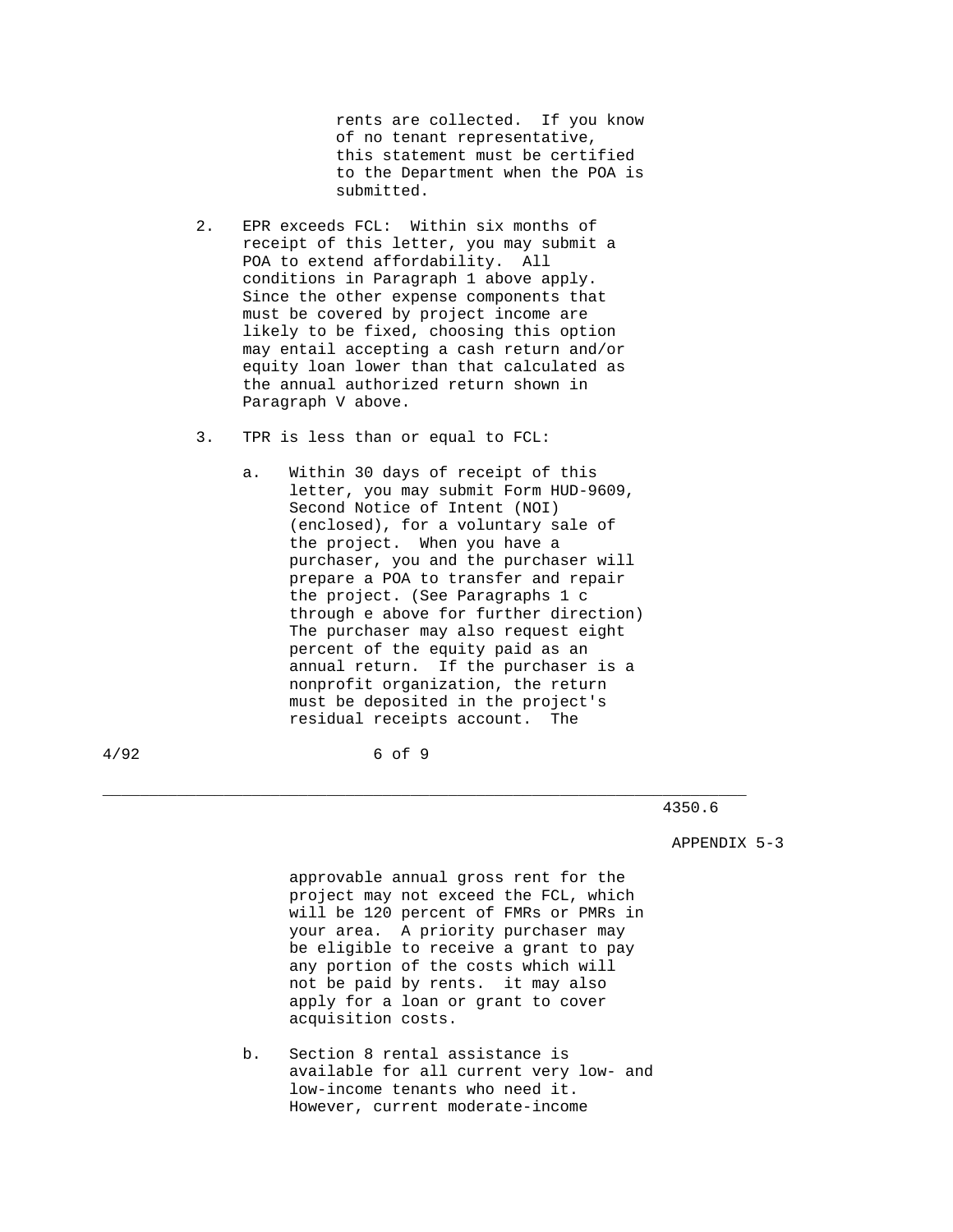tenants may only pay the lower of 30 percent of adjusted income or FMR.

- c. Attachment A to this letter, Instructions for Sales of Projects: Voluntary or Mandatory Sales, describes requirements for sales to priority and qualified purchasers.
- 4. TPR exceeds the FCL:
	- a. Within 30 days you may submit one of the following:
		- i. Form HUD-9609, Second NOI (enclosed) to prepay your loan by first trying to sell the project through a mandatory sale;
		- ii. Form HUD-9609 for a voluntary sale conditioned on an annual gross rent that does not exceed the FCL. Since the other expense components that must be covered by project income are likely to be fixed, choosing this option may entail accepting a sales price lower than the Transfer Preservation Value (TPV) shown in Paragraph II above. To bring current TPR to the FCL, your

 $7 \text{ of } 9$   $4/92$ 

\_\_\_\_\_\_\_\_\_\_\_\_\_\_\_\_\_\_\_\_\_\_\_\_\_\_\_\_\_\_\_\_\_\_\_\_\_\_\_\_\_\_\_\_\_\_\_\_\_\_\_\_\_\_\_\_\_\_\_\_\_\_\_\_\_\_\_\_\_

4350.6

APPENDIX 5-3

 acquisition loan would have to be reduced to \$\_\_\_\_\_\_\_\_\_\_, which, at current rates and terms, can support a sales price of \$\_\_\_\_\_\_\_\_\_\_\_\_ (copy from Form HUD-9607, Section X, C and E);

 b. When you have a purchaser, you and the purchaser will prepare a POA to acquire and repair the project. (See Paragraphs 1 c through e above for further direction.) The purchaser may also request eight percent of the equity paid as an annual return. If the purchaser is a nonprofit organization, the return must be deposited in the project's residual receipts account. If this is a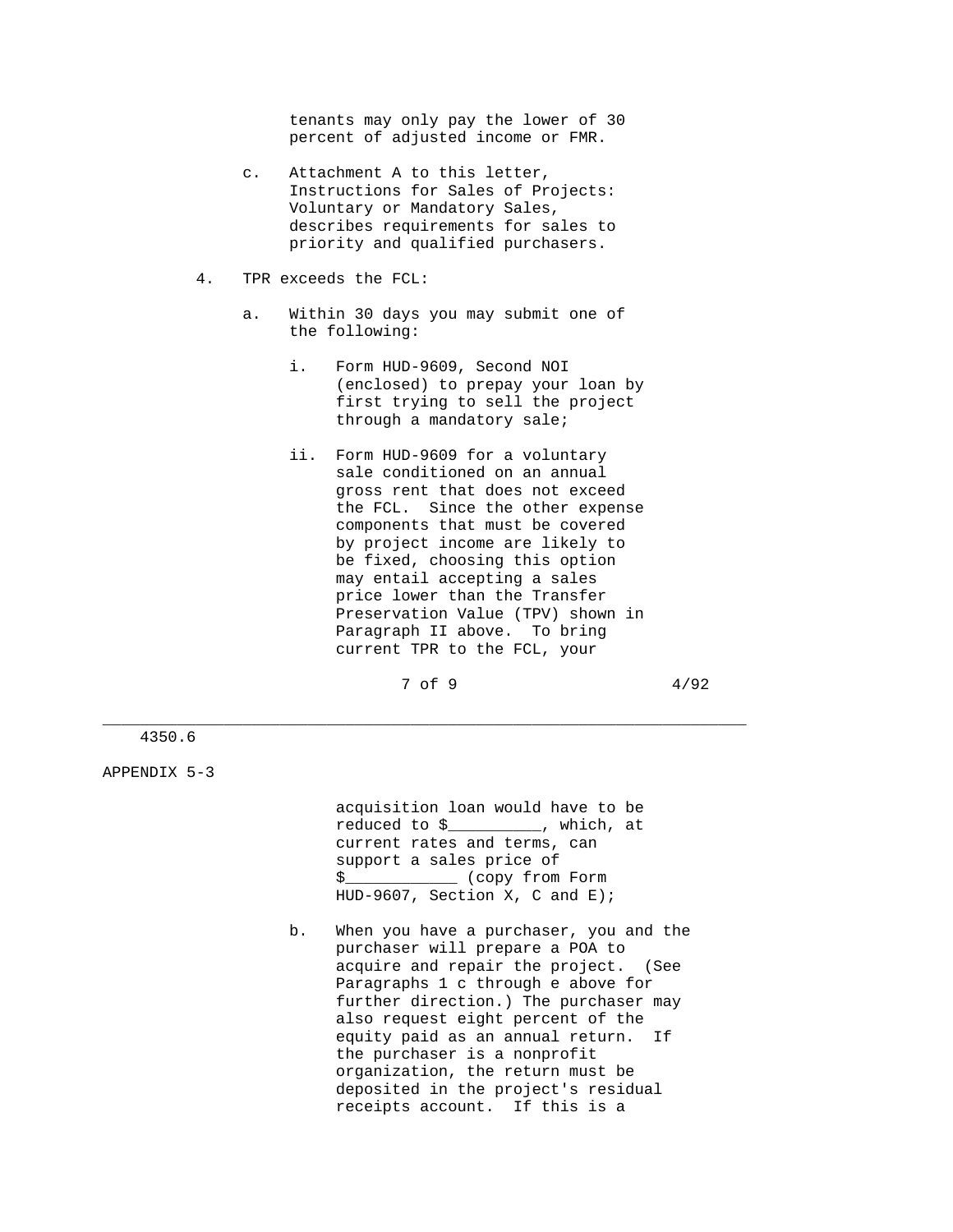mandatory sale, any qualified purchaser may qualify for a grant to reduce the approvable annual gross rent for the project to the FCL. A priority purchaser may be eligible to receive a grant to pay acquisition costs.

- c. If this project is sold through a transfer of physical assets (TPA), Section 8 rental assistance is available for all current very low- and low-income tenants who need it. However, current moderate-income tenants may only pay the lower of 30 percent of adjusted income or FMR.
- d. Attachment A to this letter, Instructions for Sales of Projects: Voluntary or Mandatory Sales, which is attached, describes requirements for sales to priority and qualified purchasers.

4/92 8 of 9

\_\_\_\_\_\_\_\_\_\_\_\_\_\_\_\_\_\_\_\_\_\_\_\_\_\_\_\_\_\_\_\_\_\_\_\_\_\_\_\_\_\_\_\_\_\_\_\_\_\_\_\_\_\_\_\_\_\_\_\_\_\_\_\_\_\_\_\_\_

4350.6

APPENDIX 5-3

 Attachments to this letter, Required Repairs and Estimated Costs, Notice to Tenants, and Form HUD-9607, Calculation of Information to be Returned to Owner, along with this letter must be posted at each affected building. The Notice to Tenants, should be placed on top.

 $\overline{\phantom{a}}$  ,  $\overline{\phantom{a}}$  ,  $\overline{\phantom{a}}$  ,  $\overline{\phantom{a}}$  ,  $\overline{\phantom{a}}$  ,  $\overline{\phantom{a}}$  ,  $\overline{\phantom{a}}$  ,  $\overline{\phantom{a}}$  ,  $\overline{\phantom{a}}$  ,  $\overline{\phantom{a}}$  ,  $\overline{\phantom{a}}$  ,  $\overline{\phantom{a}}$  ,  $\overline{\phantom{a}}$  ,  $\overline{\phantom{a}}$  ,  $\overline{\phantom{a}}$  ,  $\overline{\phantom{a}}$ 

Sincerely,

Chief, Loan Management Branch

ENCLOSURE: Form HUD 9609, Second Notice of Intent

ATTACHMENTS: A, B, C, Form 9607

cc: Tenant representatives State and Local Officials Copies for posting

 $9 \text{ of } 9$   $4/92$ 

\_\_\_\_\_\_\_\_\_\_\_\_\_\_\_\_\_\_\_\_\_\_\_\_\_\_\_\_\_\_\_\_\_\_\_\_\_\_\_\_\_\_\_\_\_\_\_\_\_\_\_\_\_\_\_\_\_\_\_\_\_\_\_\_\_\_\_\_\_

4350.6

APPENDIX 5-3A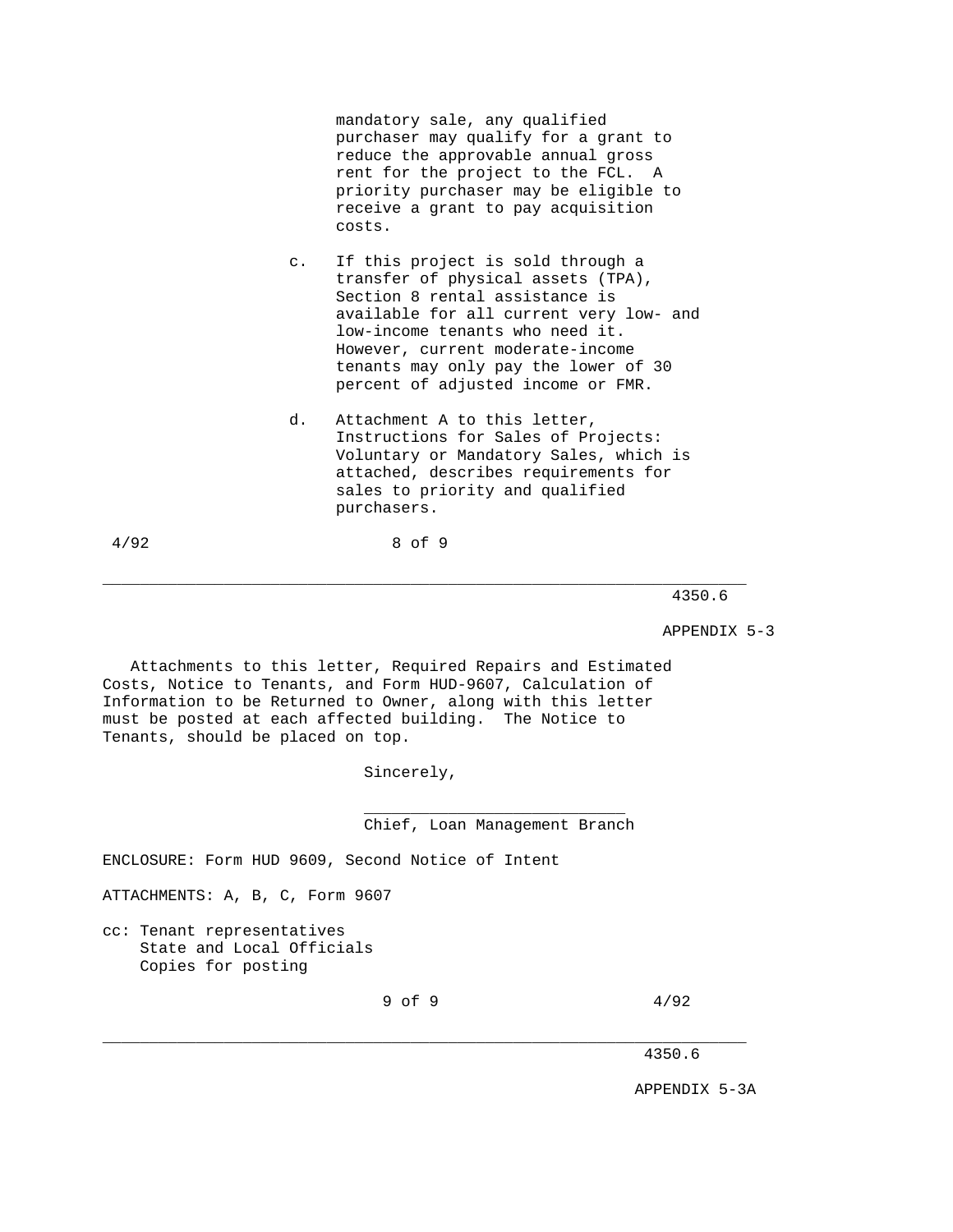ATTACHMENT A INSTRUCTIONS FOR SALES OF PROJECTS: VOLUNTARY OR MANDATORY SALES

- 1. For a 12-month period commencing when the Second Notice of Intent is received, offers may only be accepted by a priority purchaser. During the first six-month period, offers may only be accepted from a Resident Council offering to purchase the project under a Resident Homeownership Program or a Resident Council or community-based nonprofit organization, which has the support of a majority of the tenants and which intends to maintain the project as rental housing. During a second six-month period, offers may be accepted from other priority purchasers (i.e. State or Local governments and any other nonprofit organizations).
- 2. Between the 12th and 15th month, offers may be accepted from any qualified purchaser, which includes limited dividend partnerships, as well as priority purchasers.
- 3. A bona fide offer consists of a contract of sale signed by the purchaser contingent upon approval by HUD of the offer and of a subsequent Plan of Action (POA), and an earnest money deposit of the lowest of one percent of the transfer preservation value (TPV), \$50,000, or \$500/unit. For mandatory sales, the offering price must be at TPV. At the time of submission of Form HUD-9609 Second Notice of Intent (NOI), the owner may choose to waive the requirement for or reduce the amount of an earnest money deposit for all potential purchasers, except Resident Councils purchasing under a Resident Homeownership program. If this requirement is waived, it must be clearly stated on the Second NOI. The owner may also waive or reduce the earnest money deposit during the sales period through written notice to HUD. Such a waiver must also be equally applicable to all purchasers, except Resident Councils purchasing under a Resident Homeownership Program.

 $1 \text{ of } 2$   $4/92$ 

#### 4350.6

APPENDIX 5-3A

 If the purchaser is a Resident Council or community-based nonprofit organization purchasing the project for rental with the support of a majority of the tenants, the offer must include certification of the tenant support.

\_\_\_\_\_\_\_\_\_\_\_\_\_\_\_\_\_\_\_\_\_\_\_\_\_\_\_\_\_\_\_\_\_\_\_\_\_\_\_\_\_\_\_\_\_\_\_\_\_\_\_\_\_\_\_\_\_\_\_\_\_\_\_\_\_\_\_\_\_

If the purchaser is a Resident Council purchasing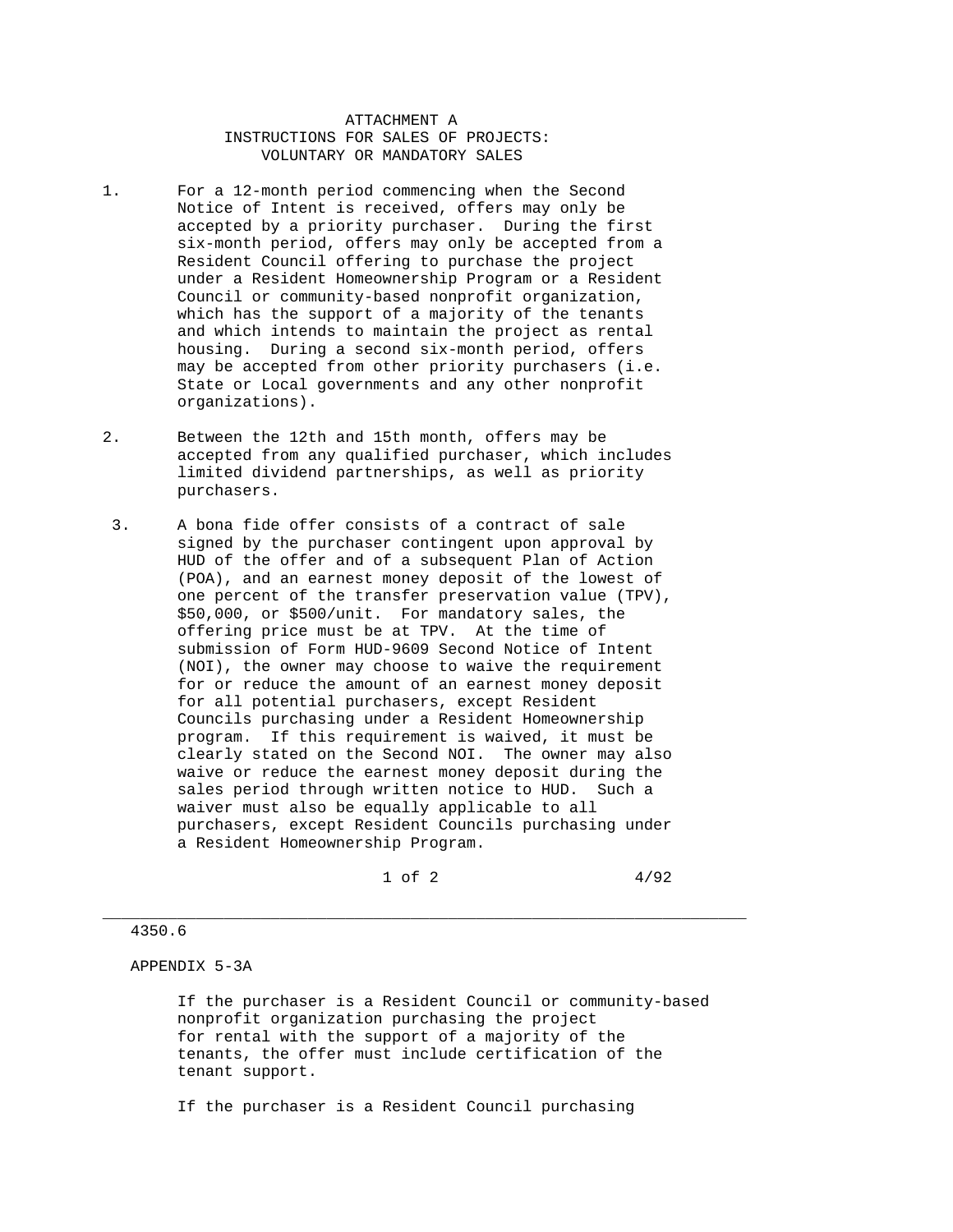under a Resident Homeownership Program, the earnest money deposit will be a minimum of \$200 per unit from 75 percent of the occupied units. The offer from a Resident Council must also include a certified list representing 75 percent of all occupied units and 50 percent of all units in the project.

- 4. A purchase offer may not be for more than the TPV. An owner may not prepay if at least one bona fide offer is received from a qualified purchaser. An owner seeking a mandatory sale must accept the first bona fide offer received from a qualified purchaser. If any owner receives an offer to purchase the project for a sales price less than the TPV of the project, the owner may accept the offer but is not obligated to do so.
- 5. The purchaser and seller of the project will jointly submit a POA, which includes a Transfer of Physical Assets package. Appropriate information will be provided by HUD to the prospective purchaser at acceptance of a bona fide offer.

4/92 2 of 2

4350.6

APPENDIX 5-3B

# ATTACHMENT B REQUIRED REPAIRS AND ESTIMATED COSTS

REPAIRS ESTIMATED COSTS

 $1 \text{ of } 1$   $4/92$ 

\_\_\_\_\_\_\_\_\_\_\_\_\_\_\_\_\_\_\_\_\_\_\_\_\_\_\_\_\_\_\_\_\_\_\_\_\_\_\_\_\_\_\_\_\_\_\_\_\_\_\_\_\_\_\_\_\_\_\_\_\_\_\_\_\_\_\_\_\_

\_\_\_\_\_\_\_\_\_\_\_\_\_\_\_\_\_\_\_\_\_\_\_\_\_\_\_\_\_\_\_\_\_\_\_\_\_\_\_\_\_\_\_\_\_\_\_\_\_\_\_\_\_\_\_\_\_\_\_\_\_\_\_\_\_\_\_\_\_

4350.6

APPENDIX 5-3C

FIELD OFFICE LETTERHEAD

## ATTACHMENT C NOTICE TO TENANTS

The attached information has been sent to the owner of (name of project) in response to the request to get incentives to keep the project affordable for you. These attachments include information about required repairs to the project as well as the options the owner has for extending the affordability. You may obtain further information by contacting HUD or your tenant representative(s) at the addresses below.

Chief, Loan Management